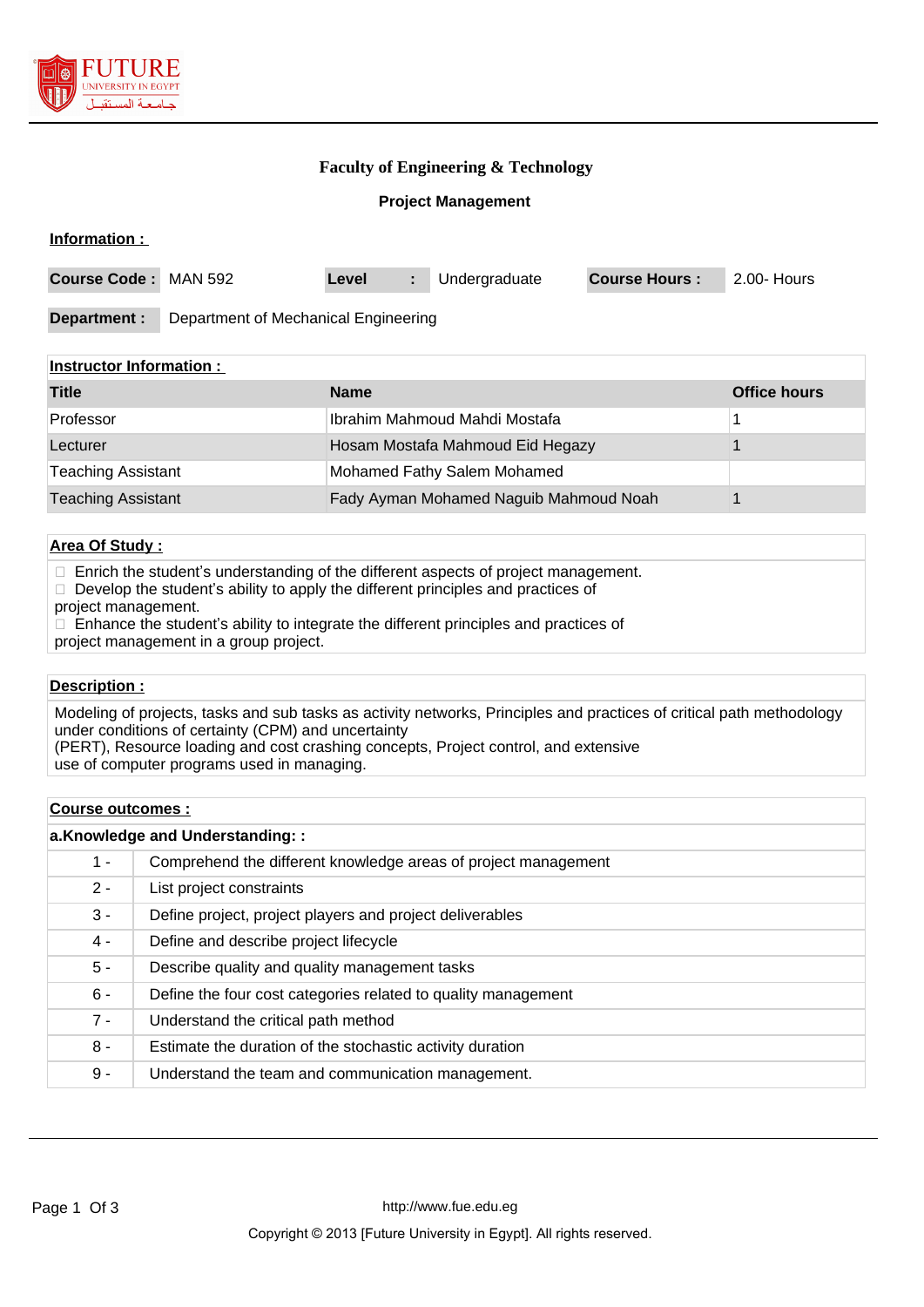

|                                      | b.Intellectual Skills::                                                                       |  |  |  |
|--------------------------------------|-----------------------------------------------------------------------------------------------|--|--|--|
| $1 -$                                | Identify and analyse risks associated with an engineering project                             |  |  |  |
| $2 -$                                | Evaluate the impact of the resources limitation on the duration of the project.               |  |  |  |
| $3 -$                                | Develop the activity on arrow, activity on node, and Gantt charts for projects                |  |  |  |
| $4 -$                                | Determine the crashed duration of a project.                                                  |  |  |  |
| $5 -$                                | Determine the cost profile for a project.                                                     |  |  |  |
| $6 -$                                | Evaluate the duration of the project under uncertainty of activity durations.                 |  |  |  |
|                                      | c. Professional and Practical Skills: :                                                       |  |  |  |
| $1 -$                                | Utilize computer programs such as Microsoft project to perform time management for a project. |  |  |  |
| $2 -$                                | Select an engineering project and collect the information about its activities.               |  |  |  |
| $3 -$                                | Apply project management principles and procedures on an engineering project                  |  |  |  |
| 4 -                                  | Prepare and present a project technical report.                                               |  |  |  |
| d.General and Transferable Skills: : |                                                                                               |  |  |  |
| $1 -$                                | Estimate duration, cost, resources for different activities for an engineering project        |  |  |  |
| $2 -$                                | Work in a group project                                                                       |  |  |  |
| $3 -$                                | Submit on time assignments and project.                                                       |  |  |  |
| $4 -$                                | Utilize computer software such as Microsoft project for time management                       |  |  |  |
| $5 -$                                | Conduct appropriately course project presentation using power point.                          |  |  |  |

# **Course Topic And Contents :**

| <b>Topic</b>                                                | No. of hours Lecture |   | <b>Tutorial / Practical</b> |
|-------------------------------------------------------------|----------------------|---|-----------------------------|
| <b>Course Outline</b><br>Introduction to Project Management | 4                    | 2 | 2                           |
| Project Life Cycle<br>Scope Management                      | 8                    | 4 | 4                           |
| <b>Time Management</b>                                      | 8                    | 4 | 4                           |
| <b>Quality Management</b>                                   | 4                    | 2 | 2                           |
| <b>Risk Management</b>                                      | 8                    | 4 | 4                           |
| <b>Resources Management</b>                                 | 4                    | 2 | 2                           |
| <b>Teamwork and Communication Management</b>                | $\overline{2}$       | 2 | 2                           |
| <b>Cost Management</b>                                      | 2                    | 2 | 2                           |
| Project description and phases follow up                    | 6                    | 2 | 4                           |
| <b>Midterm Exams</b>                                        | 4                    | 4 | 0                           |
| <b>Project Presentations</b>                                | 6                    | 2 | 4                           |

| <b>Teaching And Learning Methodologies:</b> |  |  |  |
|---------------------------------------------|--|--|--|
| Interactive Lecturing                       |  |  |  |
| Problem solving                             |  |  |  |
| Project                                     |  |  |  |